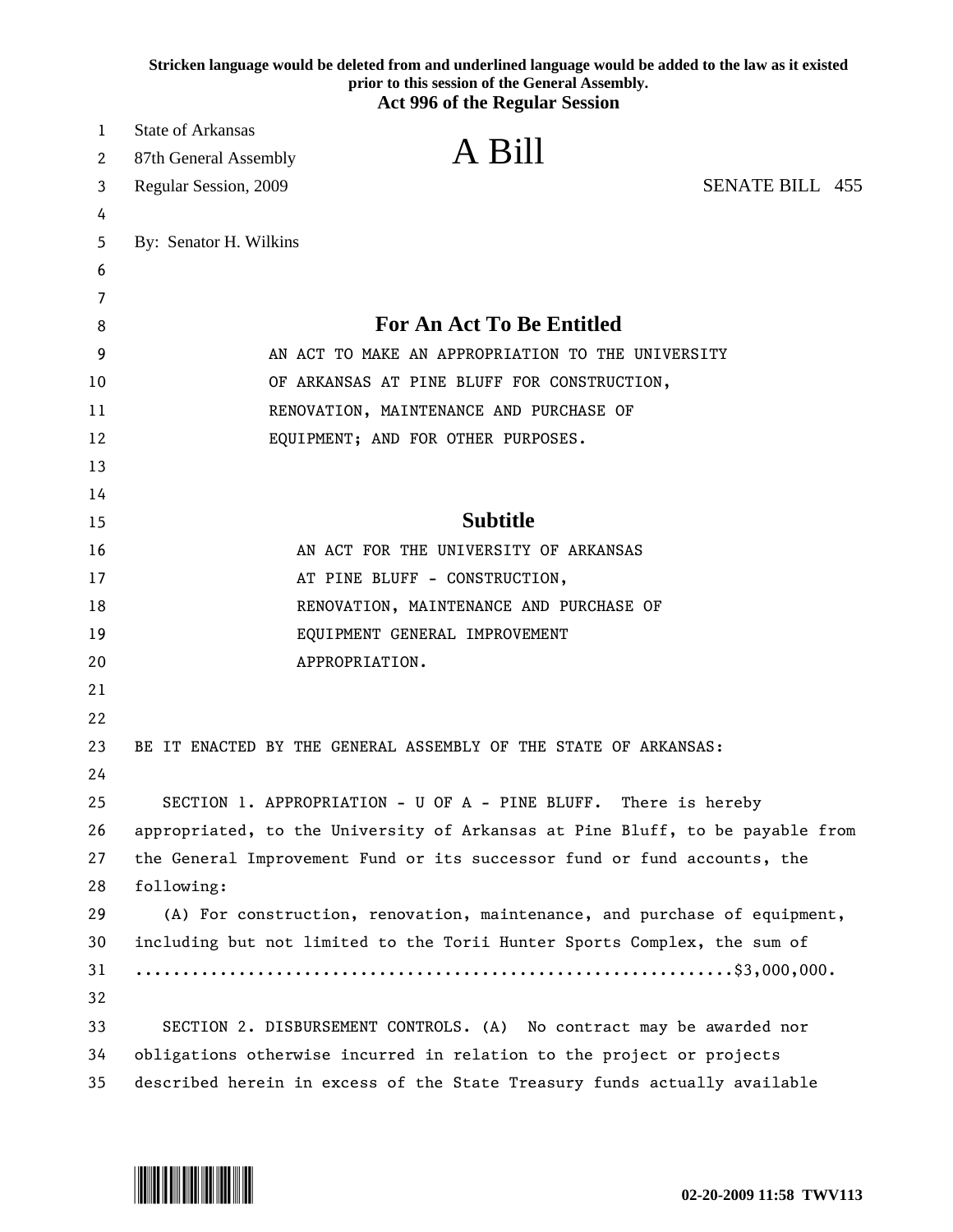1 therefor as provided by law. Provided, however, that institutions and 2 agencies listed herein shall have the authority to accept and use grants and 3 donations including Federal funds, and to use its unobligated cash income or 4 funds, or both available to it, for the purpose of supplementing the State 5 Treasury funds for financing the entire costs of the project or projects 6 enumerated herein. Provided further, that the appropriations and funds 7 otherwise provided by the General Assembly for Maintenance and General 8 Operations of the agency or institutions receiving appropriation herein shall 9 not be used for any of the purposes as appropriated in this act.

10 (B) The restrictions of any applicable provisions of the State Purchasing 11 Law, the General Accounting and Budgetary Procedures Law, the Revenue 12 Stabilization Law and any other applicable fiscal control laws of this State 13 and regulations promulgated by the Department of Finance and Administration, 14 as authorized by law, shall be strictly complied with in disbursement of any 15 funds provided by this act unless specifically provided otherwise by law. 16

17 SECTION 3. LEGISLATIVE INTENT. It is the intent of the General Assembly 18 that any funds disbursed under the authority of the appropriations contained 19 in this act shall be in compliance with the stated reasons for which this act 20 was adopted, as evidenced by the Agency Requests, Executive Recommendations 21 and Legislative Recommendations contained in the budget manuals prepared by 22 the Department of Finance and Administration, letters, or summarized oral 23 testimony in the official minutes of the Arkansas Legislative Council or 24 Joint Budget Committee which relate to its passage and adoption.

25

26 SECTION 4. EMERGENCY CLAUSE. It is found and determined by the General 27 Assembly, that the Constitution of the State of Arkansas prohibits the 28 appropriation of funds for more than a one (1) year period; that the 29 effectiveness of this Act on July 1, 2009 is essential to the operation of 30 the agency for which the appropriations in this Act are provided, and that in 31 the event of an extension of the Regular Session, the delay in the effective 32 date of this Act beyond July 1, 2009 could work irreparable harm upon the 33 proper administration and provision of essential governmental programs. 34 Therefore, an emergency is hereby declared to exist and this Act being 35 necessary for the immediate preservation of the public peace, health and 36 safety shall be in full force and effect from and after July 1, 2009.

## **SB455**